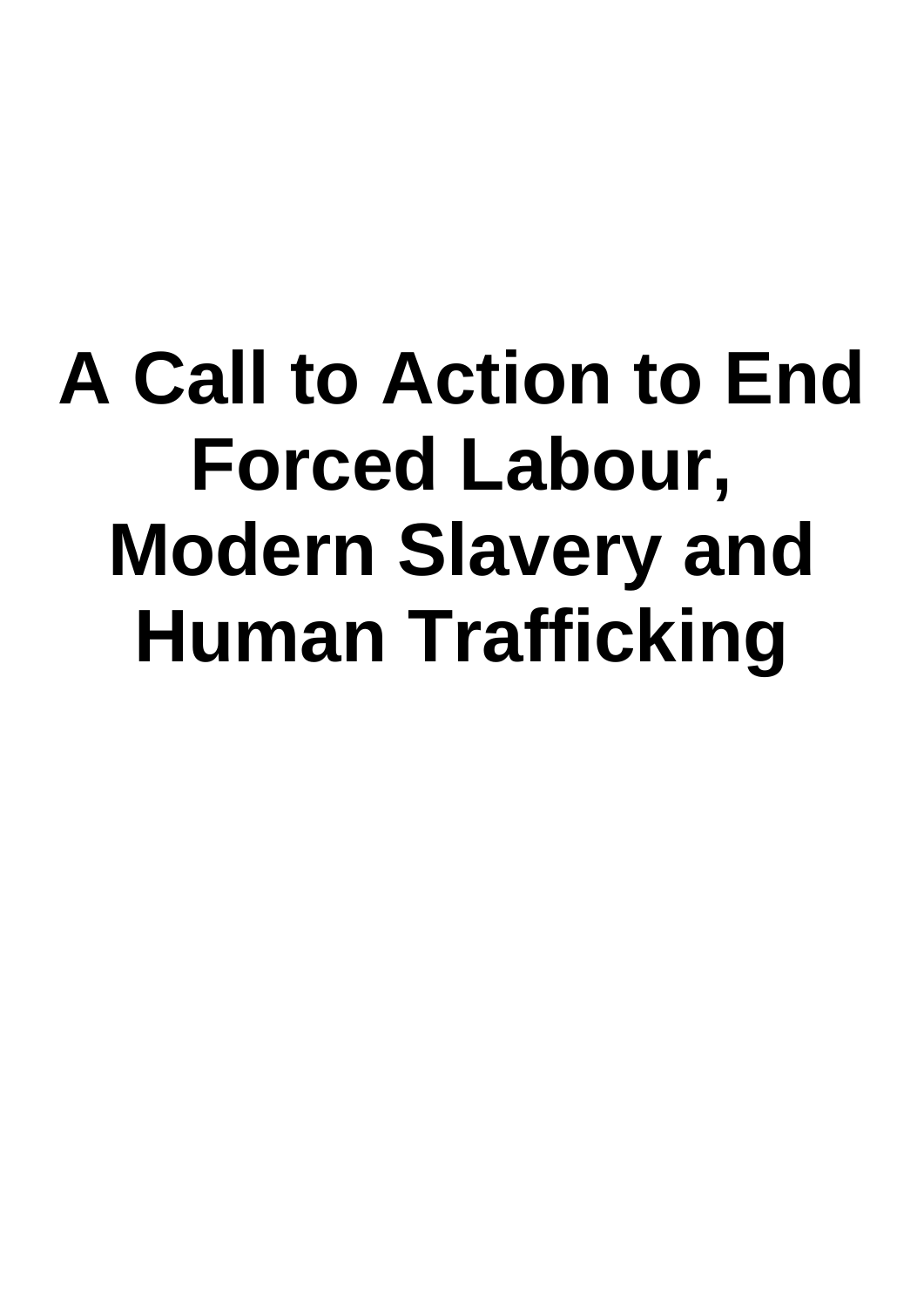This Call to Action<sup>1</sup> was launched on the 19<sup>th</sup> September 2017 during the 72<sup>nd</sup> Meeting of the UN General Assembly.

It has been endorsed by the following Member States and Observer States:

| Afghanistan                      |            | China                               |                          |
|----------------------------------|------------|-------------------------------------|--------------------------|
| <b>Albania</b>                   |            | Colombia                            |                          |
| <b>Argentina</b>                 | ۰          | <b>Costa Rica</b>                   | $\bullet$                |
| <b>Armenia</b>                   |            | Côte D'Ivoire                       |                          |
| <b>Australia</b>                 | त्रूह्मद   | <b>Cyprus</b>                       | $\blacktriangledown$     |
| <b>Bahrain</b>                   |            | <b>Czech Republic</b>               |                          |
| <b>Bangladesh</b>                |            | <b>Denmark</b>                      |                          |
| <b>Belarus</b>                   |            | <b>Dominican</b><br><b>Republic</b> | Ã.                       |
| <b>Belgium</b>                   |            | <b>El Salvador</b>                  | $\mathbf{Q}$             |
| <b>Bolivia</b>                   | <b>tär</b> | eSwatini                            | $\Rightarrow$            |
| <b>Bosnia and</b><br>Herzegovina |            | <b>Ethiopia</b>                     |                          |
| <b>Brazil</b>                    |            | Gabon                               |                          |
| <b>Bulgaria</b>                  |            | Gambia                              |                          |
| Cambodia                         |            | Georgia                             | 4.<br>÷                  |
| <b>Canada</b>                    | <b>No.</b> | Ghana                               | $\overline{\phantom{a}}$ |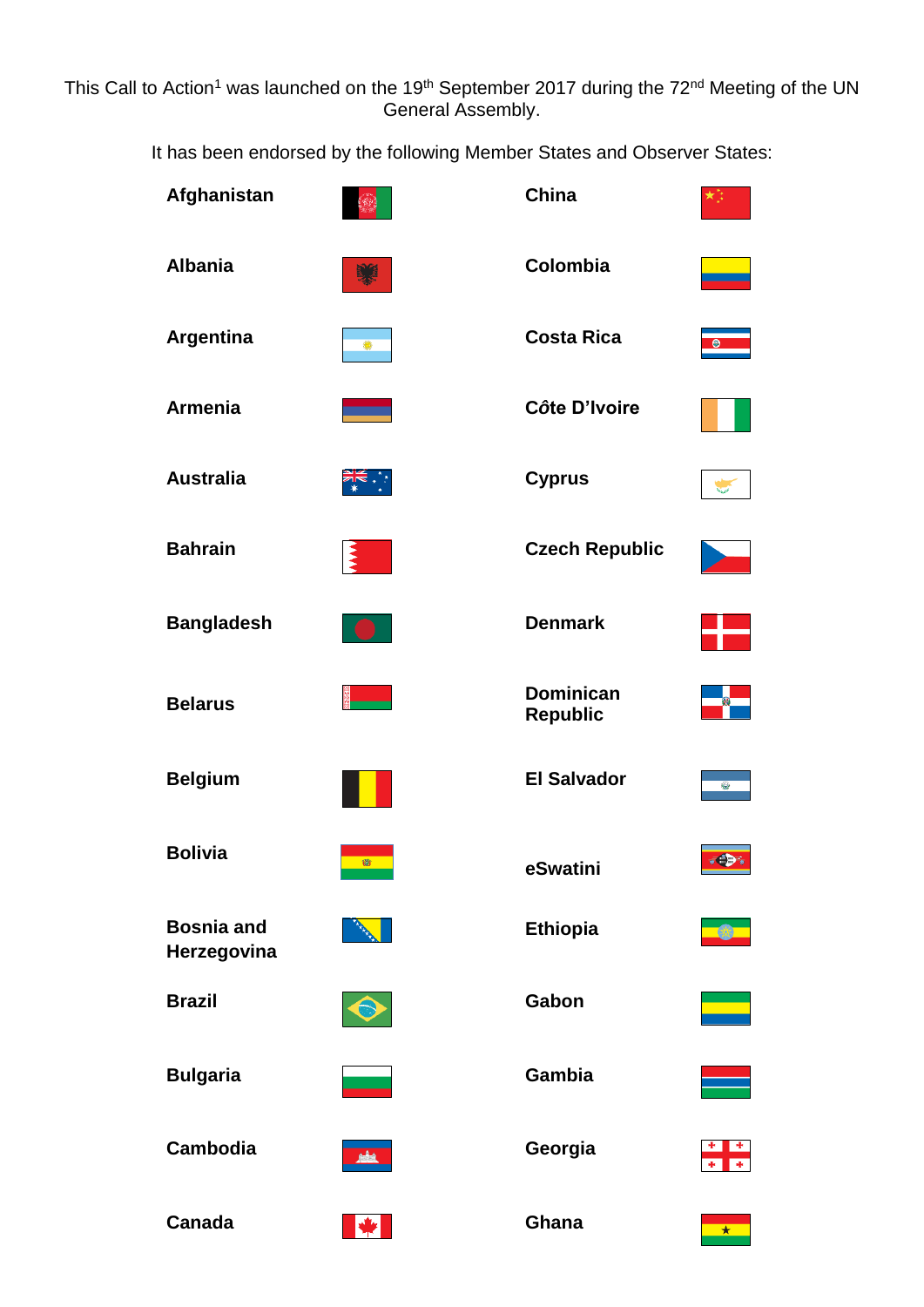| Grenada         |                                   | <b>Mauritius</b>                     |       |
|-----------------|-----------------------------------|--------------------------------------|-------|
| <b>Guinea</b>   |                                   | <b>Mexico</b>                        |       |
| Guyana          |                                   | <b>Montenegro</b>                    | 夔     |
| <b>Holy See</b> | 孝                                 | <b>Nepal</b>                         |       |
| <b>Hungary</b>  |                                   | <b>Netherlands</b>                   |       |
| <b>Iceland</b>  |                                   | <b>New Zealand</b>                   | XK.   |
| <b>Israel</b>   | ✿                                 | Nigeria                              |       |
| <b>Italy</b>    |                                   | Norway                               |       |
| Japan           |                                   | <b>Paraguay</b>                      | $-88$ |
| Jordan          |                                   | Peru                                 | 6     |
| Kenya           |                                   | <b>Philippines</b>                   |       |
| Liberia         |                                   | <b>Poland</b>                        |       |
| Liechtenstein   | $\frac{d\mathbf{r}}{d\mathbf{r}}$ | Qatar                                |       |
| <b>Malawi</b>   |                                   | <b>Republic of Korea</b>             |       |
| <b>Malaysia</b> |                                   | <b>Republic of</b><br><b>Moldova</b> | 願     |
| <b>Malta</b>    | ↔                                 | Rwanda                               |       |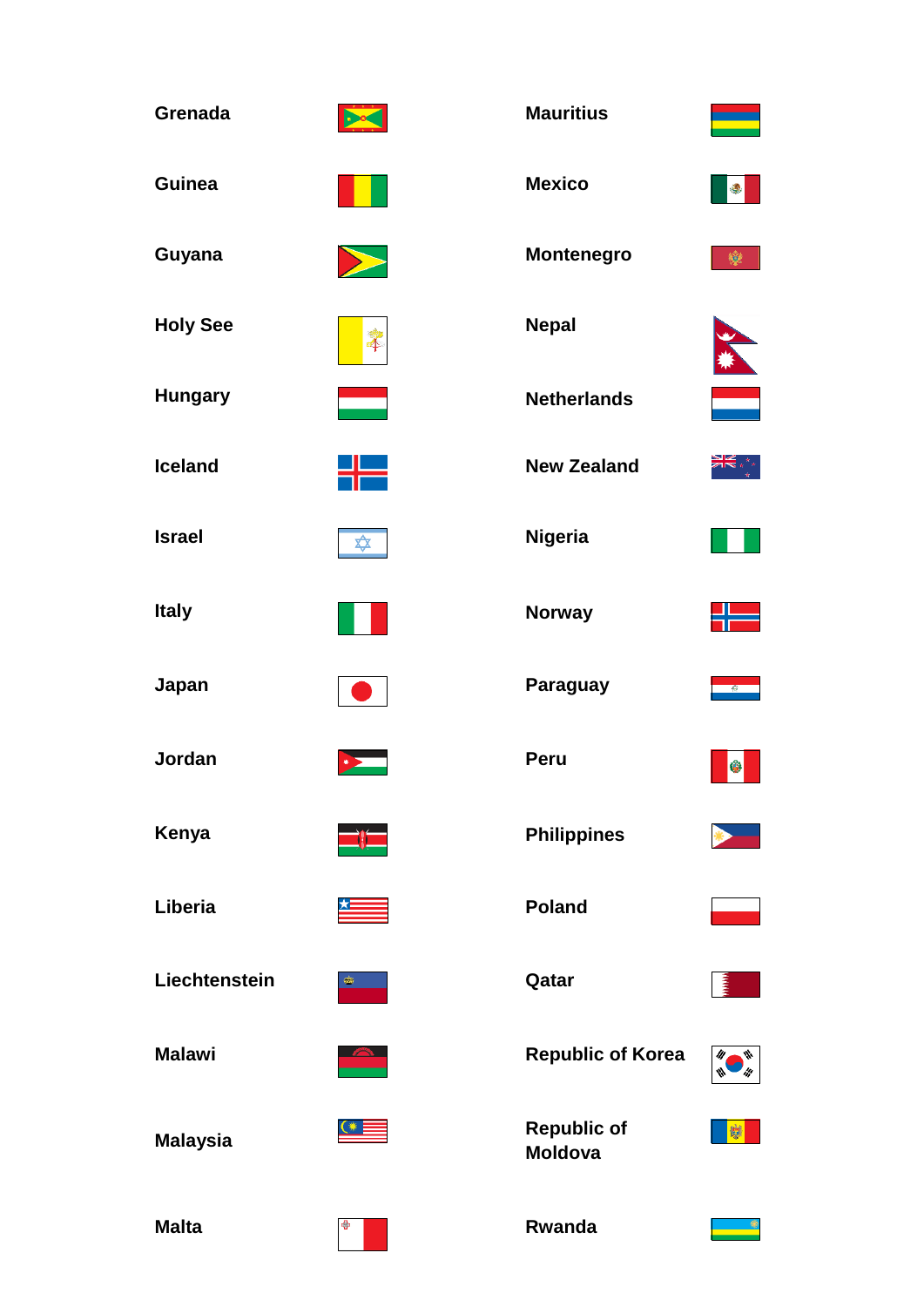| <b>Saint Lucia</b>                                   |               | <b>Sri Lanka</b>                                                                |                |
|------------------------------------------------------|---------------|---------------------------------------------------------------------------------|----------------|
| <b>Saint Vincent</b><br>and The<br><b>Grenadines</b> |               | <b>Sudan</b>                                                                    |                |
| <b>Samoa</b>                                         | $\frac{1}{2}$ | <b>Suriname</b>                                                                 |                |
| Saudi Arabia                                         | <b>###</b>    | <b>Switzerland</b>                                                              | ╋              |
| Senegal                                              |               | The former<br><b>Yugoslav Republic</b><br>of Macedonia                          |                |
| <b>Serbia</b>                                        | 尊一            | <b>Turkey</b>                                                                   | $\mathbf{C}^*$ |
| <b>Seychelles</b>                                    |               | <b>United Kingdom of</b><br><b>Great Britain and</b><br><b>Northern Ireland</b> |                |
| <b>Sierra Leone</b>                                  |               | <b>United Republic of</b><br><b>Tanzania</b>                                    |                |
| <b>Singapore</b>                                     | G÷            | <b>United States of</b><br><b>America</b>                                       |                |
| <b>Slovakia</b>                                      | 阒             | <b>Uruguay</b>                                                                  |                |
| <b>Spain</b>                                         | 玁             | Zambia                                                                          |                |

1 This Call to Action is not legally binding and does not affect the states' existing obligations under applicable international and domestic law, but rather reflects the political commitments of the states represented.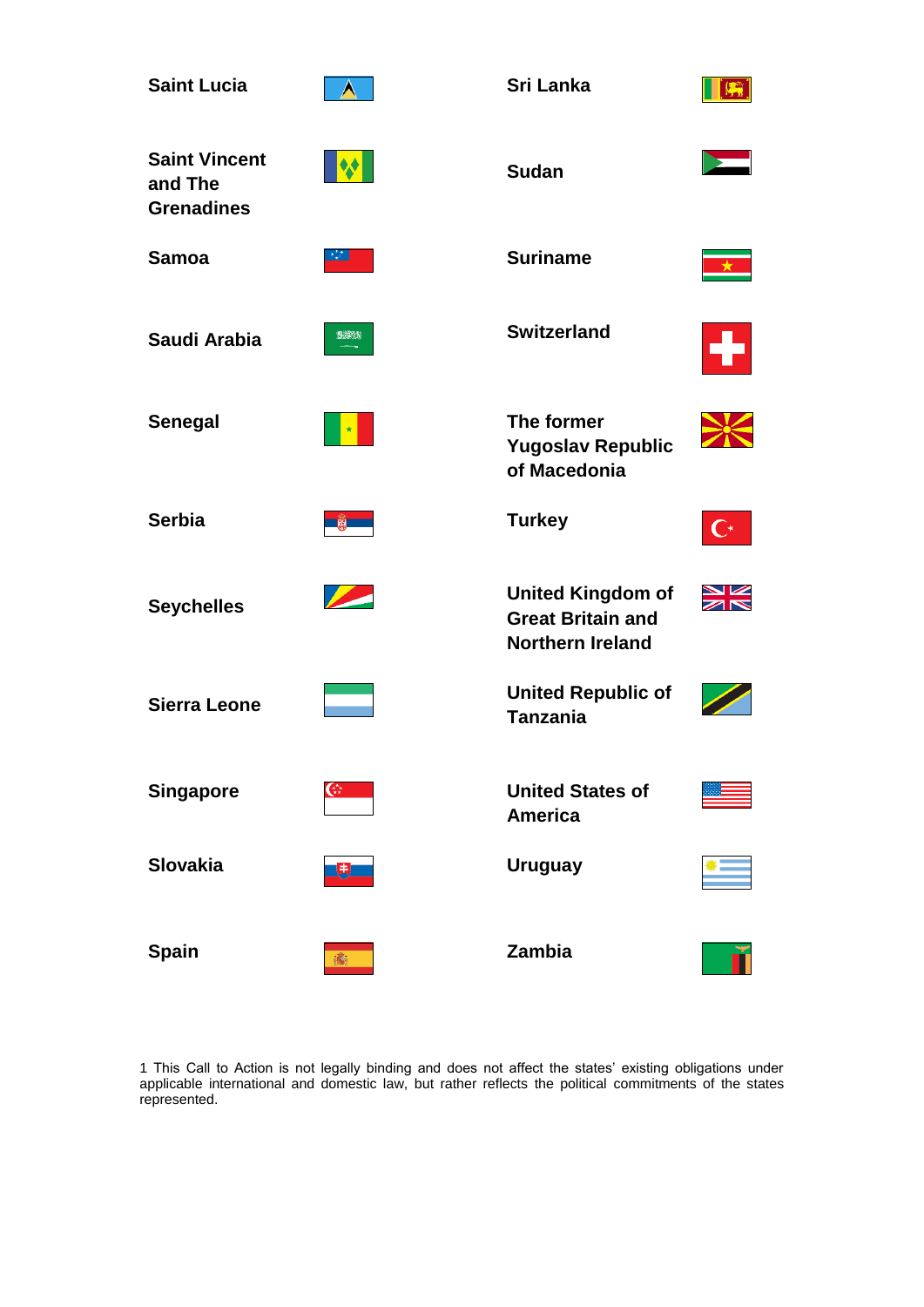## **A Call to Action to End Forced Labour, Modern Slavery, and Human Trafficking**

*We, the Leaders (and their representatives) of a diverse group of Member States and Observer States to the United Nations, united in our commitment to end forced labour, modern slavery, human trafficking, and the worst forms of child labour in our world by 2030;*

*Stand together in our commitment to combating the exploitation of human beings for the purposes of compelled labour or commercial sex through the use of force or other forms of coercion, or fraud, whether we describe this compelled service as human trafficking, modern slavery, or forced labour.*

*Recognise that these crimes respect neither borders nor jurisdictions, and recognise neither the dignity nor worth of human beings. Such exploitation destroys the lives of individuals, erodes security in communities, and undermines the prosperity of nations.* 

*Reaffirm our resolve to bring to justice those who perpetrate these crimes and exploit other human beings, often at the most vulnerable points in their lives, for personal or commercial gain.*

*Register with grave concern the scale of the problem and emphasise that we need to accelerate action at both national and international levels to eliminate it.*

*Recognise that progress has been made in countering this issue worldwide; but that significant challenges remain across the globe.*

*Welcome the forthcoming review of the Global Plan of Action to Combat Trafficking in Persons and the ongoing efforts of institutions, organisations, and coalitions engaged in the fight against forced labour, modern slavery, and human trafficking, and the worst forms of child labour; and reaffirm our support for their activities.*

*Commit to leading the way in the fight against all these forms of exploitation by stepping up complementary action in our own countries, in close collaboration and cooperation with each other and other international partners, so that together we can end these abhorrent crimes once and for all.*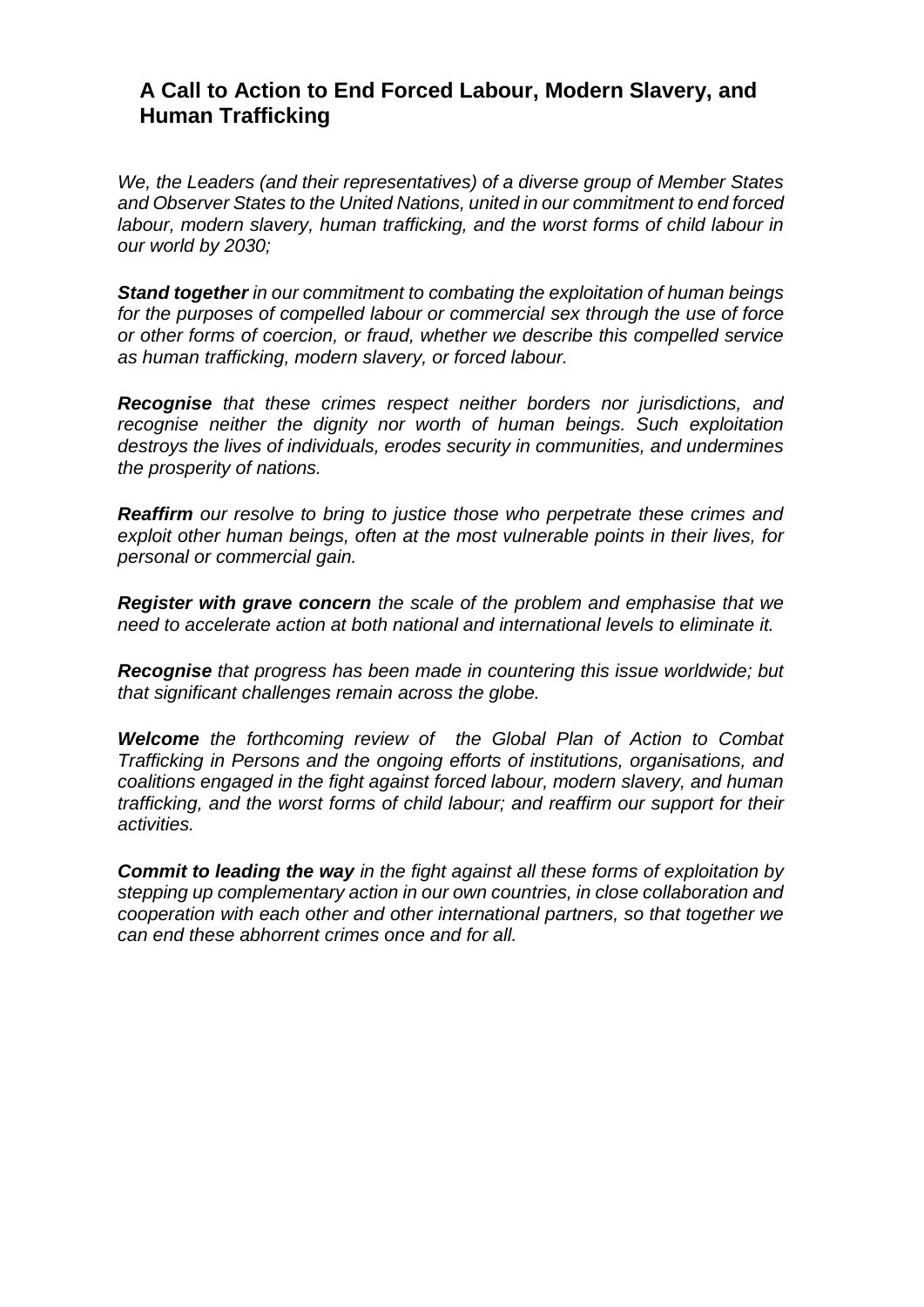We therefore:

- **1. Agree that,** consistent with our national and international obligations, and in order to achieve the relevant Sustainable Development Goals (SDG), particularly Target 8.7, by 2030, and with appropriate support, we will endeavour to:
- (i) **Ratify and ensure the effective implementation of relevant international conventions, protocols, and frameworks** including the Protocol to Prevent, Suppress and Punish Trafficking in Persons, Especially Women and Children (Palermo Protocol), supplementing the UN Convention against Transnational Organized Crime, as well as by developing and accelerating effective implementation of our own domestic legislation; to ensure that forced labour, modern slavery, human trafficking and the worst forms of child labour are never tolerated in our societies.

## (ii) **Develop and publish national strategies** that:

- o Set out a comprehensive approach across the four key elements of prosecution, protection, prevention and partnerships; focusing on the root causes as well as the response;
- o Take steps to measure, monitor and share data on prevalence and response to all such forms of exploitation, as appropriate to national circumstances;
- o Promote cooperation amongst the full range of stakeholders needed for effective prevention and response; including private sector, civil society, and law enforcement and other frontline agencies;
- o Raise awareness and improve understanding of the issues amongst the general public and amongst communities vulnerable to exploitation.
- (iii) **Strengthen law enforcement and criminal justice responses** in order to rapidly enhance capacity to identify, investigate, and disrupt criminal activity; strengthen international legal cooperation, including through mutual legal assistance and extradition; and bring perpetrators to justice by applying sufficiently stringent penalties consistent with our legal obligations.
- (iv) **Put victims first,** including by putting effective mechanisms in place to help ensure that all victims are identified, are protected, have access to justice and appropriate support; and are not unreasonably penalised for unlawful activities where they have been compelled to commit crimes as a direct consequence of their exploitation.
- (v) **Eradicate forced labour, modern slavery, human trafficking, and the worst forms of child labour from our economies** (both formal and informal) by developing regulatory or policy frameworks, as appropriate, and working with business to eliminate such practices from global supply chains; whilst addressing government procurement practices, and building a culture of consumer awareness which supports such action and promotes decent work.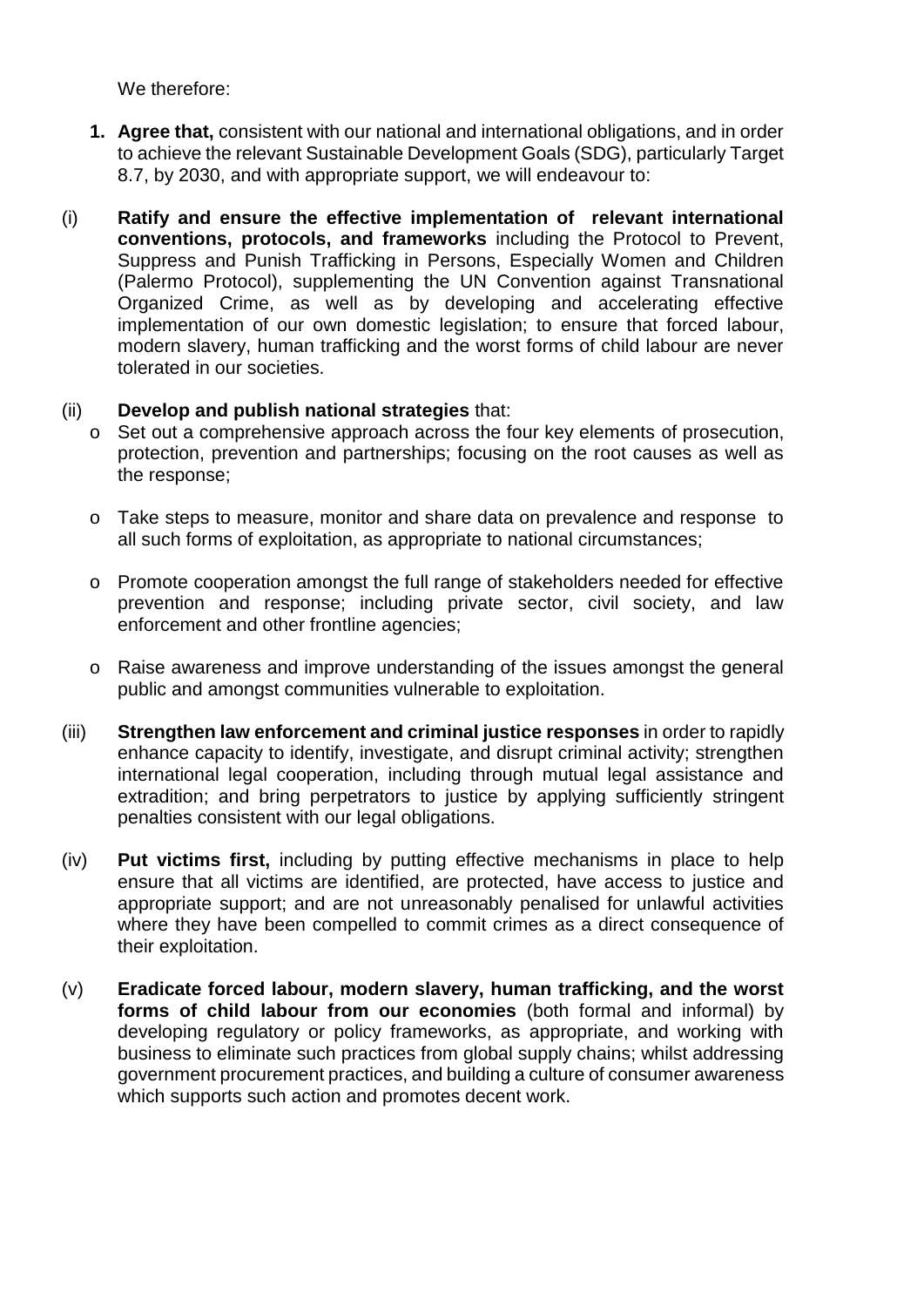- (vi) **Strengthen cooperation regionally and internationally** including, as appropriate: facilitating better data-sharing; supporting international legal cooperation during investigations and prosecutions; preventing safe havens for criminals; exchanging best practices; collaborating on victim identification, protection, reintegration and repatriation; and providing appropriate technical and financial support to partners.
	- **2. Call for enhanced international cooperation** to tackle forced labour, modern slavery, human trafficking, and the worst forms of child labour, and in particular:
- (i) The **United Nations to make this issue a priority across its three pillars of security, human rights, and development**, drawing in particular on its role as Secretariat for the relevant Conventions and Protocols, and for the Secretary General to take a leading role in improving the coherence of the response.
- (ii) Greater emphasis on the need to **build the evidence base** and to promote greater transparency and sharing of data between institutions and organisations.
- (iii) Donors and International Financial Institutions (IFIs) to enhance cooperation and **address the resourcing gap**, and build capacity for an effective response; including by leveraging resources from the Private Sector.
- (iv) **Enhanced international cooperation on law enforcement** responses to end the impunity of criminal groups, including transnational criminal organizations, individuals, and complicit government officials.
- (v) Increased focus and cooperation on the measures that can be taken to **reduce the drivers of forced labour, modern slavery, human trafficking, and the worst forms of child labour and to protect the most vulnerabl**e; including those affected by conflict and humanitarian situations, people on the move, marginalised groups, and women and children.
- (vi) **Ensure that victims can access the restorative support they need**, including through better victim safeguarding coordination to connect victims to appropriate support and reintegration services to reduce the risk of re-exploitation.
	- **3. Commit** to assess our progress towards the achievement of these aims in a transparent manner; including by publishing our national strategies or relevant progress reports annually, and by reporting on progress towards achieving SDG Target 8.7 as part of the wider follow-up and review process for achieving Agenda 2030.